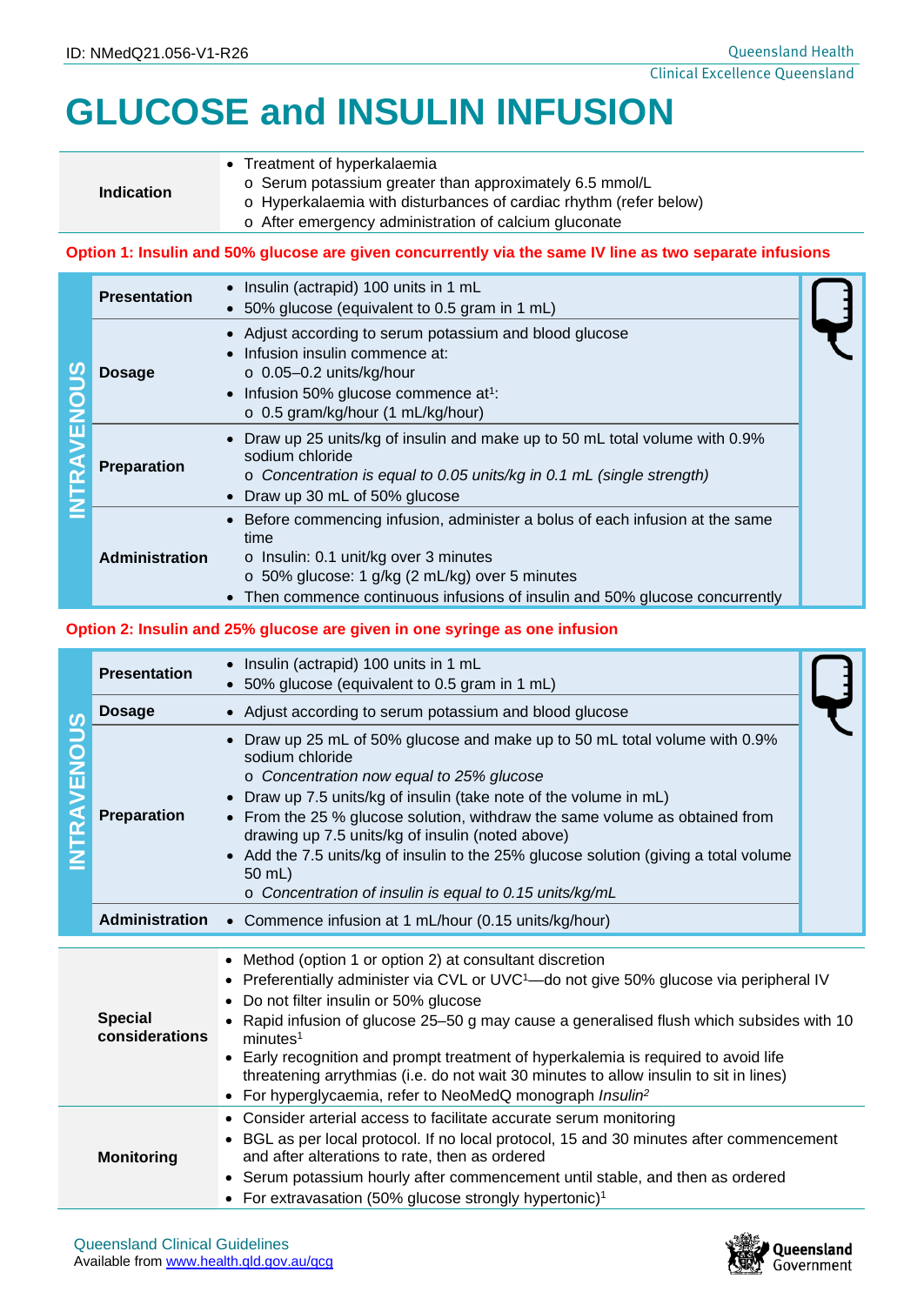| <b>Compatibility</b> | • Insulin (actrapid) and 50% glucose infusion<br>$\circ$ Fluids: 9% sodium chloride <sup>3</sup><br>o Drugs: Do not give with other drugs or infusions <sup>4</sup>                                                                                                                                                                                                                                                                                                                                                                                                                    |  |  |  |
|----------------------|----------------------------------------------------------------------------------------------------------------------------------------------------------------------------------------------------------------------------------------------------------------------------------------------------------------------------------------------------------------------------------------------------------------------------------------------------------------------------------------------------------------------------------------------------------------------------------------|--|--|--|
| Incompatibility      | • Insulin (actrapid) and 50% glucose insulin<br>$\circ$ Fluids: no information <sup>4</sup><br>o Drugs: Do not give with other drugs or infusions <sup>4</sup>                                                                                                                                                                                                                                                                                                                                                                                                                         |  |  |  |
| <b>Interactions</b>  | • Reduced insulin requirements with concurrent administration of:<br>o Octreotide, nonselective beta-adrenergic blocking agents, angiotensin converting<br>enzyme (ACE) inhibitors, alpha-adrenergic blocking agents, sulfonamides <sup>4</sup><br>• Increased insulin requirements with concurrent administration of:<br>o Thiazides, frusemide, ethacrynic acid diuretics, glucocorticoids, thyroid hormones,<br>sympathomimetics, octreotide, growth hormone, diazoxide <sup>4</sup><br>• Beta-blocking agents may mask symptoms and delay recovery from hypoglycaemia <sup>4</sup> |  |  |  |
| <b>Stability</b>     | • Insulin (actrapid)<br>○ Store at 2-8°C. Protect from sunlight <sup>5</sup><br>o Do not use preparations which have been frozen, are turbid or coloured <sup>5</sup><br>o Discard opened insulin vial after 28 days (keep refrigerated) <sup>5</sup>                                                                                                                                                                                                                                                                                                                                  |  |  |  |
| Side effects         | • Blood pathology: hypoglycaemia <sup>6</sup><br>Digestive: lipodystrophy <sup>6</sup> , lipoatrophy <sup>6</sup> , insulin resistance <sup>7</sup> , weight gain <sup>6</sup><br>• Nervous: allergic reactions, local reactions including erythema <sup>6</sup> , itching <sup>6</sup>                                                                                                                                                                                                                                                                                                |  |  |  |
| <b>Actions</b>       | • Insulin reduces hyperkalaemia by causing a shift of excess potassium ions from the<br>vascular into the intracellular space<br>• To prevent hypoglycaemia resulting from the administration of insulin, concurrent<br>administration of glucose is essential                                                                                                                                                                                                                                                                                                                         |  |  |  |
| <b>Abbreviations</b> | CVL central venous line, IV: intravenous UVC: umbilical venous catheter, VT: ventricular<br>tachycardia                                                                                                                                                                                                                                                                                                                                                                                                                                                                                |  |  |  |
| <b>Keywords</b>      | Hyperkalaemia, cardiac arrythmia                                                                                                                                                                                                                                                                                                                                                                                                                                                                                                                                                       |  |  |  |

The Queensland Clinical Guideline *Neonatal Medicines* is integral to and should be read in conjunction with this monograph. Refer to the disclaimer. Destroy all printed copies of this monograph after use.

#### **References**

1. Therapeutic Goods Administration (TGA). Gucose 50%: product information. [Internet]. Canberra: Australian Government; April 2017 [cited 2020 August 05]. Available from: www.tga.gov.au.

2. Queensland Clinical Guidelines. NeoMedQ Isulin (short acting) Actrapid. Guideline No. NMedQ21.055-V1-R26. [Internet]. Queensland Health. 2021. [cited 2021 March1]. Available from[: https://www.health.qld.gov.au/qcg](https://www.health.qld.gov.au/qcg)

3. Australian Injectable Drugs Handbook. Nicolette Burridge, Keli Symons, editors. Glucose 50%. 8th ed. [Internet]. New South Wales: Society of Hospital Pharmacists of Australia (SHPA); 2020 August 03 [cited 2020 August 05]. Available from: https://aidh.hcn.com.au

4. Australian Injectable Drugs Handbook. Nicolette Burridge, Keli Symons, editors. Insulin for subcutaneous or IV use. 8th ed. [Internet]. New South Wales: Society of Hospital Pharmacists of Australia (SHPA); 2020 May 30 [cited 2020 June 29]. Available from: https://aidh.hcn.com 5. Therapeutic Goods Administration (TGA). Insulin: product information. [Internet]. Canberra: Australian Government; August 2019 [cited 2020

June 29]. Available from: www.tga.gov.au 6. Australian Medicines Handbook. Insulins. [Internet]. Adelaide: Australian Medicines Handbook Pty Ltd; 2020 January [cited 2020 June 29]. Available from[: https://amhonline.amh.net.au.](https://amhonline.amh.net.au/)

7. MIMS Online. Insulin. [Internet]: MIMS Australia; October 2019 [cited 2020 September 07]. Available from: [https://www.mimsonline.com.au.](https://www.mimsonline.com.au/)

## **Document history**

| <b>ID</b> number               | <b>Effective</b> | <b>Review</b> | <b>Summary of updates</b>   |
|--------------------------------|------------------|---------------|-----------------------------|
| NMedQ21.056-V1-R26 22 Feb 2021 |                  | 22 Feb 2026   | Adapted from RBWH monograph |

## **QR code**